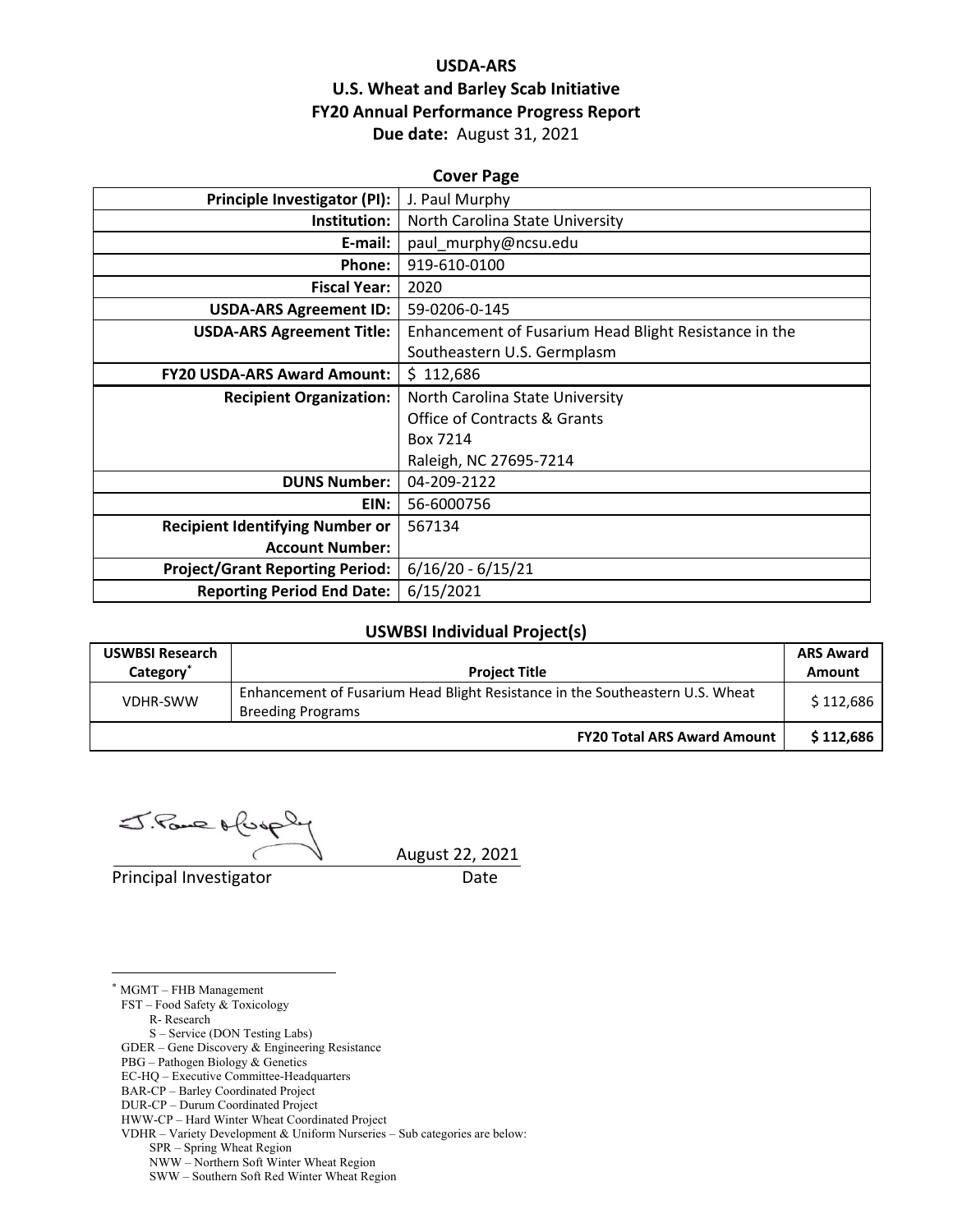## **Project 1:** *Enhancement of Fusarium Head Blight Resistance in the Southeastern U.S. Wheat Breeding Programs*

### **1. What are the major goals and objectives of the research project?**

- 1) Increase the number of varieties with improved FHB resistance and high grain yield and grain quality tested in statewide variety trials.
- 2) Increase efficiency of the CPs' funded projects to develop and release FHB resistant varieties and germplasm.
- 3) Evaluate and implement new breeding technologies and develop germplasm to further enhance short term and long‐term improvement of FHB resistance.
- **2. What was accomplished under these goals or objectives?** *(For each major goal/objective, address these three items below.)*

#### **Objective 1.**

## **a) What were the major activities?**

Six hundred sixty five  $F_2$  and  $F_3$  bulks (combined) were advanced during 2020-21 utilizing mass selection. Almost all crosses contained one or more parents exhibiting moderate FHB resistance. Approximately 26,000 headrows in the  $F_4$ ,  $F_5$  and  $F_6$  generations (combined) underwent selection using the pedigree method. The misted/inoculated nursery evaluated five cooperative uniform nurseries (USFHBN, GAWN, SPE, SPL, SUNWHEAT) and in‐house advanced lines and state Official Variety Test). Five hundred thirty six new two‐ and three‐way crosses were made and over 95 percent of the crosses had parents with FHB resistance. Five hundred and eight doubled haploid lines underwent selection.

#### **b) What were the significant results?**

All but one of 40 NCSU entries in the SUNPRE Late Uniform Nursery had moderate resistance to FHB and 32 contained known major QTL for scab resistance, including, *Fhb1 (15), Jamestown1B (22)*, *Neuse1A (18)*, *Neuse4A (18)*, plus Hessian fly, powdery mildew, leaf rust and soil borne virus resistances. All 43 Advanced generation lines in second and third years of testing across the state had FHB ratings of 4 or below and 34 had previously identified major Fhb resistance QTL. Eight of 10 NCSU entries in the NC Official Variety Test had moderate levels of scab resistance plus overall good agronomic performance.

#### **c) List key outcomes or other achievements.**

Breeders Seed of three competitive lines with moderate FHB resistance, NC12164‐200T, NC16‐19288 produced for possible release in 2022.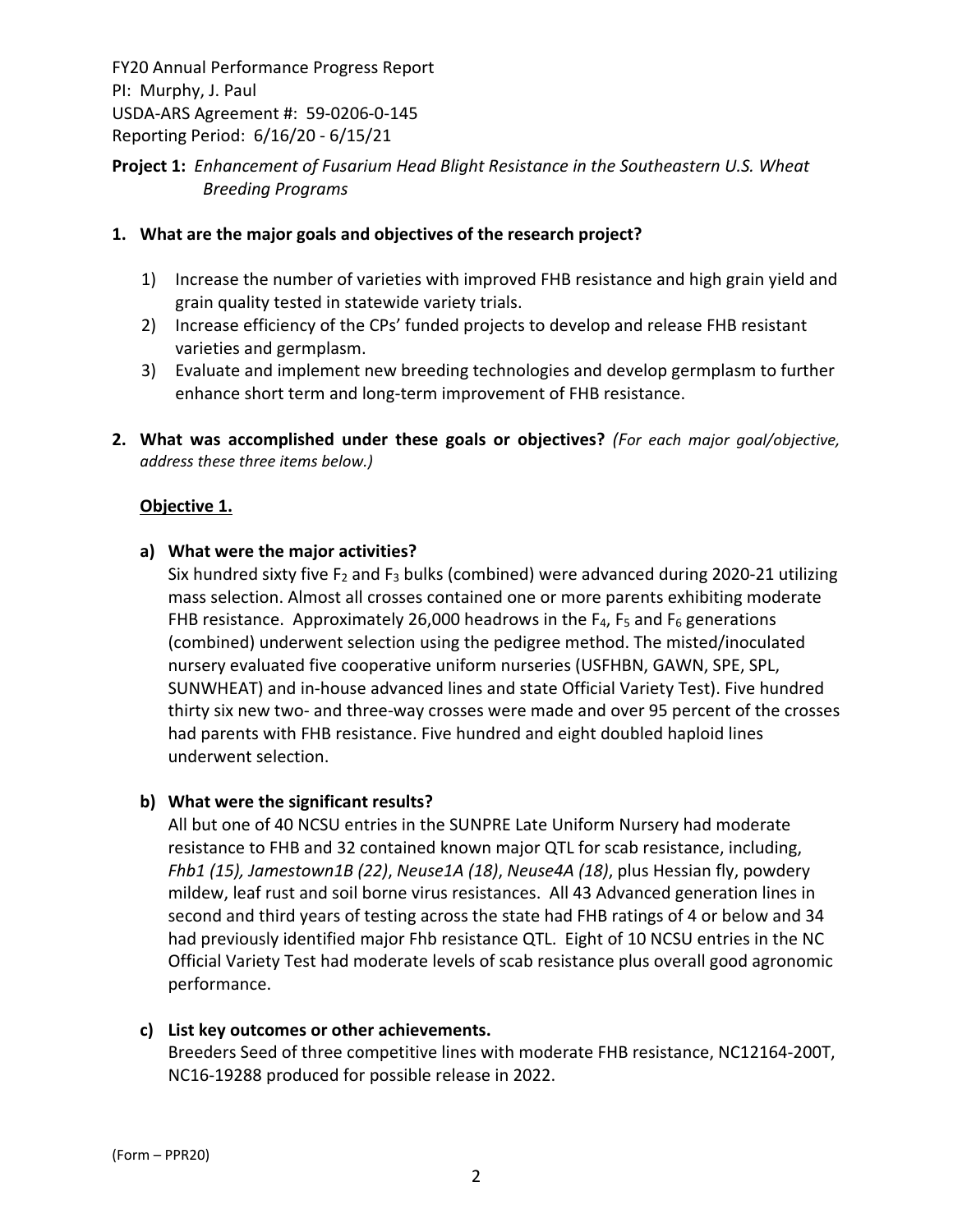### **Objective 2.**

### **a) What were the major activities?**

Coordinated the Southern Uniform Scab Nursery. Participated in coordinated breeding activities with the seven‐university SUNGRAINS cooperative breeding program. The Southern Uniform Winter Wheat Scab Nursery evaluated 42 advanced generation lines from five public and one private company breeding programs for resistance to FHB at up to eight locations. I called for entries and distributed seed to cooperators in September 2020. I collated and summarized data and published report on the USWBSI website. Examples of coordinated SUNGRAINS activities included growing early and later generation uniform nurseries, many of which I screened for FHB resistance in an inoculated and misted nursery. In cooperation with my Research Associate, Jeanette Lyerly and Dr. Gina Brown‐Guedira USDA‐ARS, we ran the Genomic Selection activities in the CP.

## **b) What were the significant results?**

https://scabusa.org/pdfs\_dbupload/suwwsn20\_report.pdf. The results of the 2019-20 Southern Uniform Scab Nursery was collected, analyzed and published online at the web address above. A poster was presented at the December 2020 Scab Forum. The quantification of scab resistance of entries in the SUNGRAINS nurseries influenced the advancement decisions of seven university breeding programs. MAS for major FHB QTL and *H13* among F5:7, F5:8, F5:9 and doubled haploid lines greatly enhanced selection efficiency. Genomic predictions for scab resistance in addition to yield, test weight, powdery mildew, leaf and stripe rust resistances were distributed to breeders for over 3,000 advanced lines in March 2021 prior to field selection.

#### **c) List key outcomes or other achievements.**

The Southern Uniform Scab Nursery provides public and private sector breeders with multi-environment evaluations of FHB resistance in advanced generation breeding lines compared with the resistant check varieties. Correlations between predicted and observed measures for scab resistance ranged as high as 0.67. Our five years of applied experience with genomic predictions for scab resistance and yield strongly suggest that the initial selection for both these key traits can be made based on genomic predictions rather than field evaluations without detrimental impact on a program.

#### **Objective 3**

#### **a) What were the major activities?**

Continued to examine ways to improve the genomic selection approach to trait improvement. Began validation of important QTL for scab resistance previously identified in NC13‐20076. Working on forward prediction of scab QTL from sequence data alone.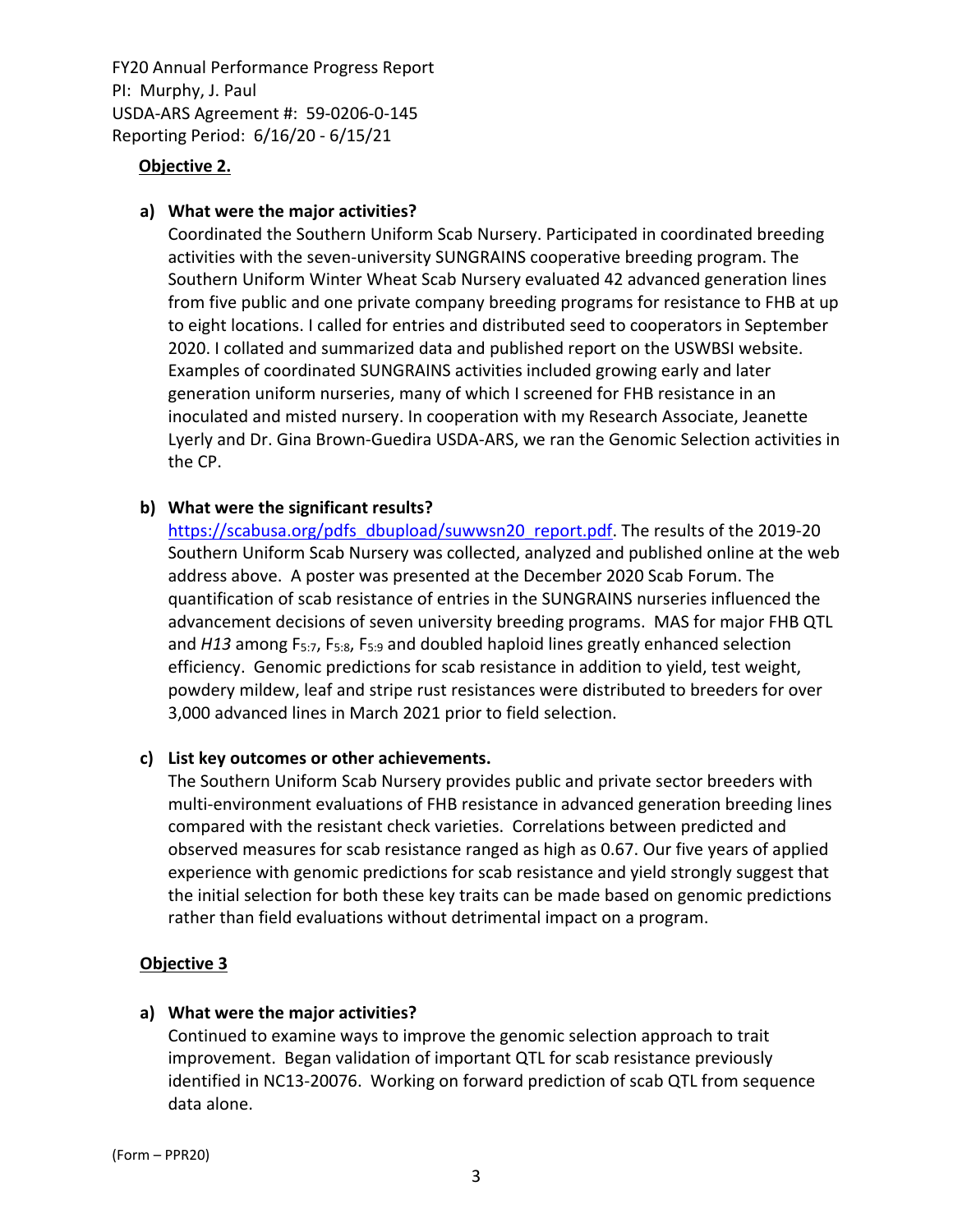## **b) What were the significant results?**

Only utilization of SNPs at the 0.10 level of significance in a training population usually increased prediction accuracy over using the entire SNP set. Machine learning algorithms had accuracies of over ninety percent for four scab resistant QTL's, Four populations containing NC13‐20076 as one parent were evaluated in three misted and inoculated nurseries.

## **c) List key outcomes or other achievements.**

Pursuing a limited SNP set in a training population as a way to increase prediction accuracy is warranted. Significant variation in scab resistance was identified in the verification populations. Forward prediction of scab resistance QTL was successful using sequence data only.

**3. Was this research impacted by the COVID‐19 pandemic (i.e. university shutdowns and/or restrictions, reduced or lack of support personnel, etc.)? If yes, please explain how this research was impacted or is continuing to be impacted.**

No

## **4. What opportunities for training and professional development has the project provided?**

Primary opportunities for training involved five undergraduate students who worked in scab nurseries and on post‐harvest processing of materials harvested from the scab nurseries. They worked with the project leader and PhD graduate student on these activities.

Paul Murphy and Zachary Winn (PhD Student) attended the virtual Scab Forum in December 2020. Zachary Winn organized and conducted the NC Uniform Scab Nursery.

## **5. How have the results been disseminated to communities of interest?**

Results have been disseminated through poster presentations at scientific meetings, and presentations to growers and industry representatives in winter 2020 / spring 2021. In addition the Southern Scab Nursery report can be found at this website: https://scabusa.org/pdfs\_dbupload/suwwsn18\_report.pdf.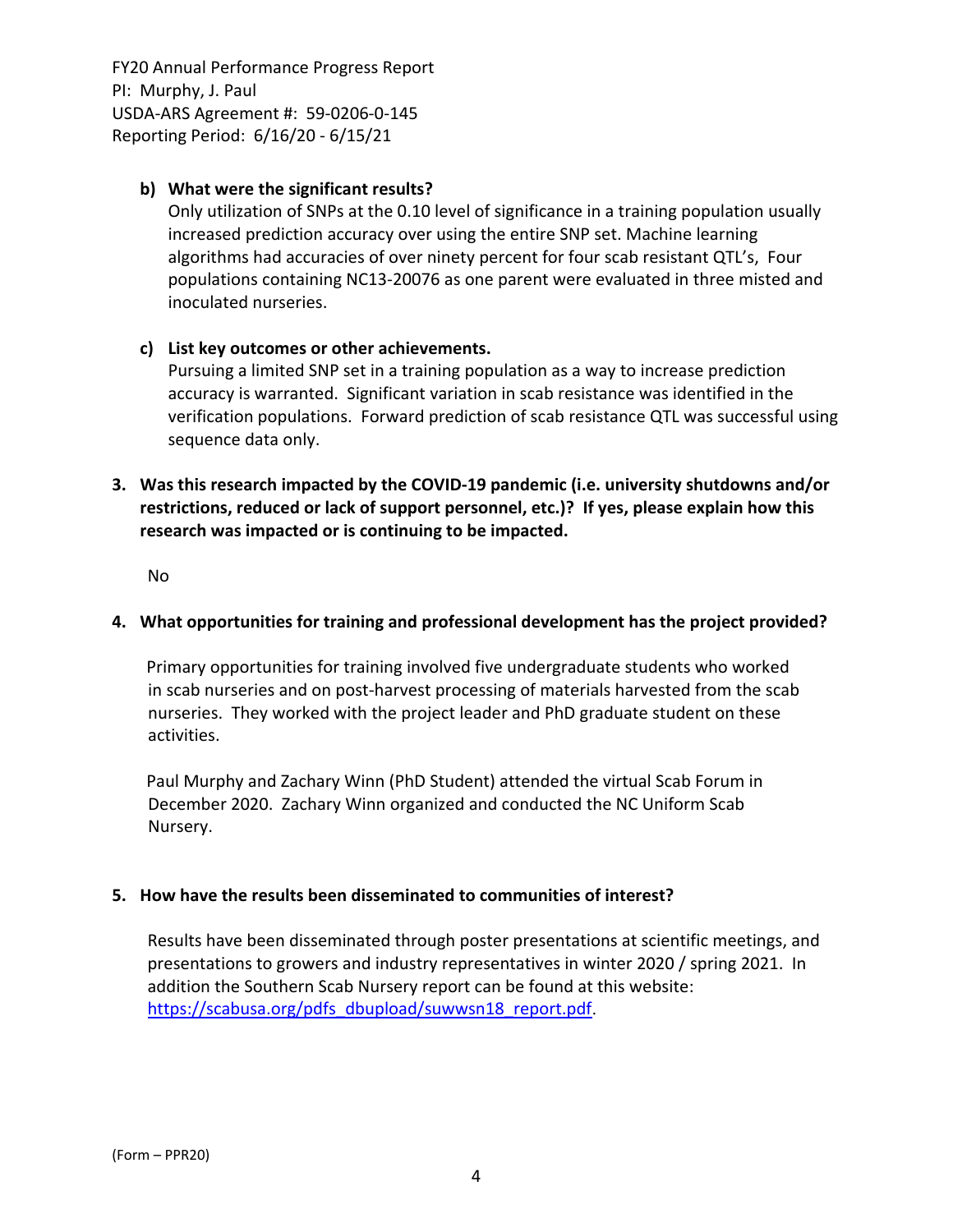## **Training of Next Generation Scientists**

**Instructions:** Please answer the following questions as it pertains to the FY20 award period (6/16/20 ‐ 6/15/21). The term "support" below includes any level of benefit to the student, ranging from full stipend plus tuition to the situation where the student's stipend was paid from other funds, but who learned how to rate scab in a misted nursery paid for by the USWBSI, and anything in between.

**1. Did any graduate students in your research program supported by funding from your USWBSI grant earn their MS degree during the FY19 award period?**

| $\Box$ Yes | $\boxtimes$ No | $\Box$ Not Applicable |
|------------|----------------|-----------------------|
|            |                |                       |

**If yes, how many?** Click to enter number here.

**2. Did any graduate students in your research program supported by funding from your USWBSI grant earn their Ph.D. degree during the FY19 award period?**

 $\square$ Yes  $\square$ No  $\square$  Not Applicable **If yes, how many?** Click to enter number here.

**3. Have any post docs who worked for you during the FY19 award period and were supported by funding from your USWBSI grant taken faculty positions with universities?**

 $\Box$ Yes  $\boxtimes$ No  $\Box$  Not Applicable **If yes, how many?** Click to enter number here.

**4. Have any post docs who worked for you during the FY19 award period and were supported by funding from your USWBSI grant gone on to take positions with private ag‐ related companies or federal agencies?**

 $\square$ Yes  $\square$ No  $\square$  Not Applicable

**If yes, how many?** Click to enter number here.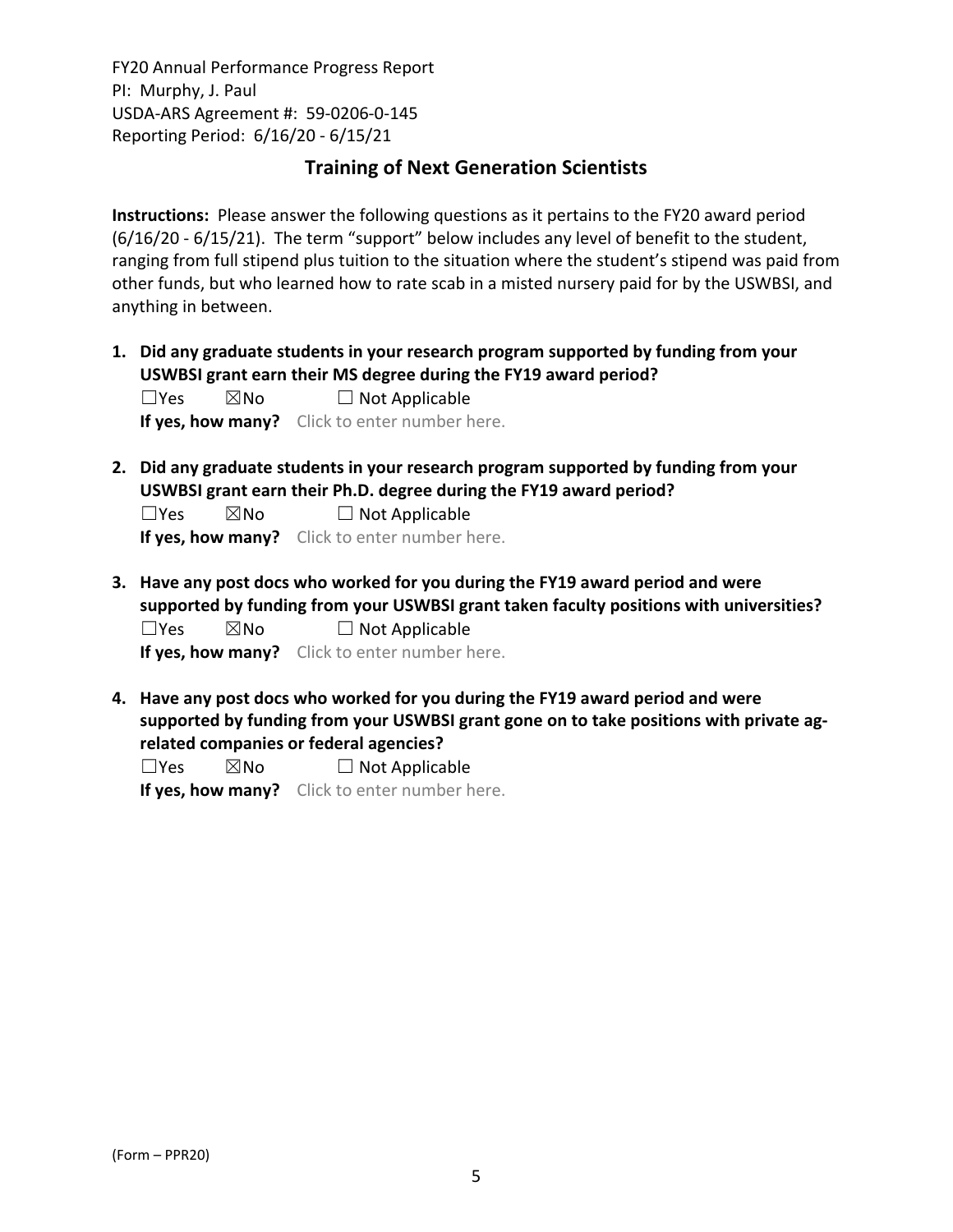## **Release of Germplasm/Cultivars**

**Instructions:** In the table below, list all germplasm and/or cultivars released with full or partial support through the USWBSI during the FY20 award period (6/16/20 - 6/15/21). All columns must be completed for each listed germplasm/cultivar. Use the key below the table for Grain Class abbreviations. 

| <b>Name of Germplasm/Cultivar</b> | <b>Grain Class</b>    | <b>FHB Resistance</b>                                  | <b>FHB</b><br>Rating<br>$(0-9)$  | Year<br><b>Released</b> |
|-----------------------------------|-----------------------|--------------------------------------------------------|----------------------------------|-------------------------|
| Nothing to report.                | Select Grain<br>Class | Select what represents<br>your most resistant<br>check | Enter as<br>$text 0-9$<br>rating | Select Year             |
| Click here to enter text.         | Select Grain<br>Class | Select what represents<br>your most resistant<br>check | Enter as<br>text 0-9<br>rating   | Select Year             |
| Click here to enter text.         | Select Grain<br>Class | Select what represents<br>your most resistant<br>check | Enter as<br>text 0-9<br>rating   | Select Year             |
| Click here to enter text.         | Select Grain<br>Class | Select what represents<br>your most resistant<br>check | Enter as<br>text 0-9<br>rating   | Select Year             |
| Click here to enter text.         | Select Grain<br>Class | Select what represents<br>your most resistant<br>check | Enter as<br>text 0-9<br>rating   | Select Year             |
| Click here to enter text.         | Select Grain<br>Class | Select what represents<br>your most resistant<br>check | Enter as<br>text 0-9<br>rating   | Select Year             |
| Click here to enter text.         | Select Grain<br>Class | Select what represents<br>your most resistant<br>check | Enter as<br>text 0-9<br>rating   | Select Year             |
| Click here to enter text.         | Select Grain<br>Class | Select what represents<br>your most resistant<br>check | Enter as<br>text 0-9<br>rating   | Select Year             |
| Click here to enter text.         | Select Grain<br>Class | Select what represents<br>your most resistant<br>check | Enter as<br>text 0-9<br>rating   | Select Year             |
| Click here to enter text.         | Select Grain<br>Class | Select what represents<br>your most resistant<br>check | Enter as<br>text 0-9<br>rating   | Select Year             |
| Click here to enter text.         | Select Grain<br>Class | Select what represents<br>your most resistant<br>check | Enter as<br>text 0-9<br>rating   | Select Year             |
| Click here to enter text.         | Select Grain<br>Class | Select what represents<br>vour most resistant<br>check | Enter as<br>text 0-9<br>rating   | Select Year             |
| Click here to enter text.         | Select Grain<br>Class | Select what represents<br>your most resistant<br>check | Enter as<br>text 0-9<br>rating   | Select Year             |
| Click here to enter text.         | Select Grain<br>Class | Select what represents<br>vour most resistant<br>check | Enter as<br>text 0-9<br>rating   | Select Year             |

NOTE: Leave blank if you have nothing to report or if your grant did NOT include any VDHR-related projects.

**NOTE:** List the associated release notice or publication under the appropriate sub-section in the 'Publications' section of the FPR.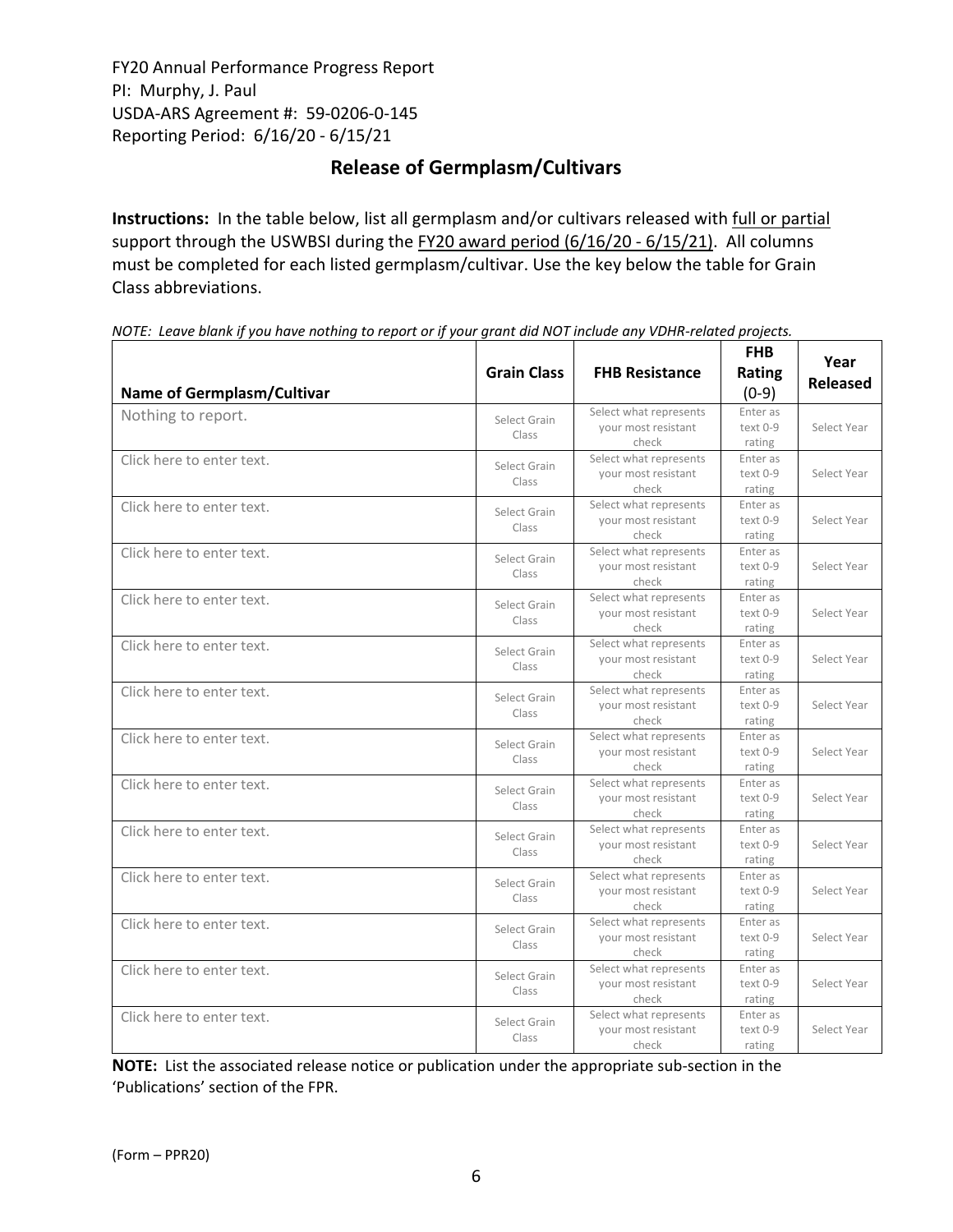# **Publications, Conference Papers, and Presentations**

**Instructions:** Refer to the PR\_Instructions for detailed more instructions for listing publications/presentations about your work that resulted from all of the projects included in the FY20 grant award. Only citations for publications published (submitted or accepted) or presentations presented during the **award period (6/16/20 ‐ 6/15/21**) should be included. If you did not publish/submit or present anything, state 'Nothing to Report' directly above the Journal publications section.

NOTE: Directly below each citation, you **must** indicate the Status (i.e. published, submitted, etc.) and whether acknowledgement of Federal support was indicated in the publication/ presentation. See example below for a poster presentation with an abstract:

Winn, Z.J., Acharya, R., Lyerly, J., Brown‐Guedira, G., Cowger, C., Griffey, C., Fitzgerald, J., Mason R.E., and Murphy, J.P. (2020, Dec 7‐11). Mapping of Fusarium Head Blight Resistance in NC13‐20076 Soft Red Winter Wheat *(p. 1*2). In: Canty, S., Hoffstetter, A. and Dill‐Macky, R. (Eds.), *Proceedings of the 2020 National Fusarium Head Blight Forum*. https://scabusa.org/pdfs/NFHBF20\_Proceedings.pdf. Status: Abstract Published and Poster Presented Acknowledgement of Federal Support: YES (Abstract and Poster)

#### **Journal publications.**

Carpenter, N. R., E. Wright, S. Malla, L. Singh, D. Van Sanford, A, Clark, S. Harrison, J. P. Murphy, J. Costa, S, Chao, G.L. Brown‐Guedira, N. McMaster, D.G. Schmale III, C. A. Griffey and N. Rawat. 2020. Identification and validation of Fusarium head blight resistance QTL in the U.S. soft red winter wheat cultivar 'Jamestown'. *Crop Sci.* 60: 2919‐2930. DOI: 10.1002/csc2.20307.

Status: Published Acknowledgement of Federal Support: YES

## **Books or other non‐periodical, one‐time publications.**

Nothing to report.

## **Other publications, conference papers and presentations**.

Murphy, J. P., J. H. Lyerly, Z. Winn and G. Brown‐Guedira. (2020, Dec. 7‐11). The 2000 Uniform Southern Soft Red Winter Wheat Scab Nursery *(p. 108*). In: Canty, S., A. Hoffstetter and R. Dill‐Macky (Eds*), Proceedings of the 2020 National Fusarium Head Blight Forum*, https://scabusa.org/pdfs/NFHBF20\_Proceedings.pdf. Status: Abstract Published and Poster Presented. Acknowledgement of Federal Support: Yes

(Form – PPR20)